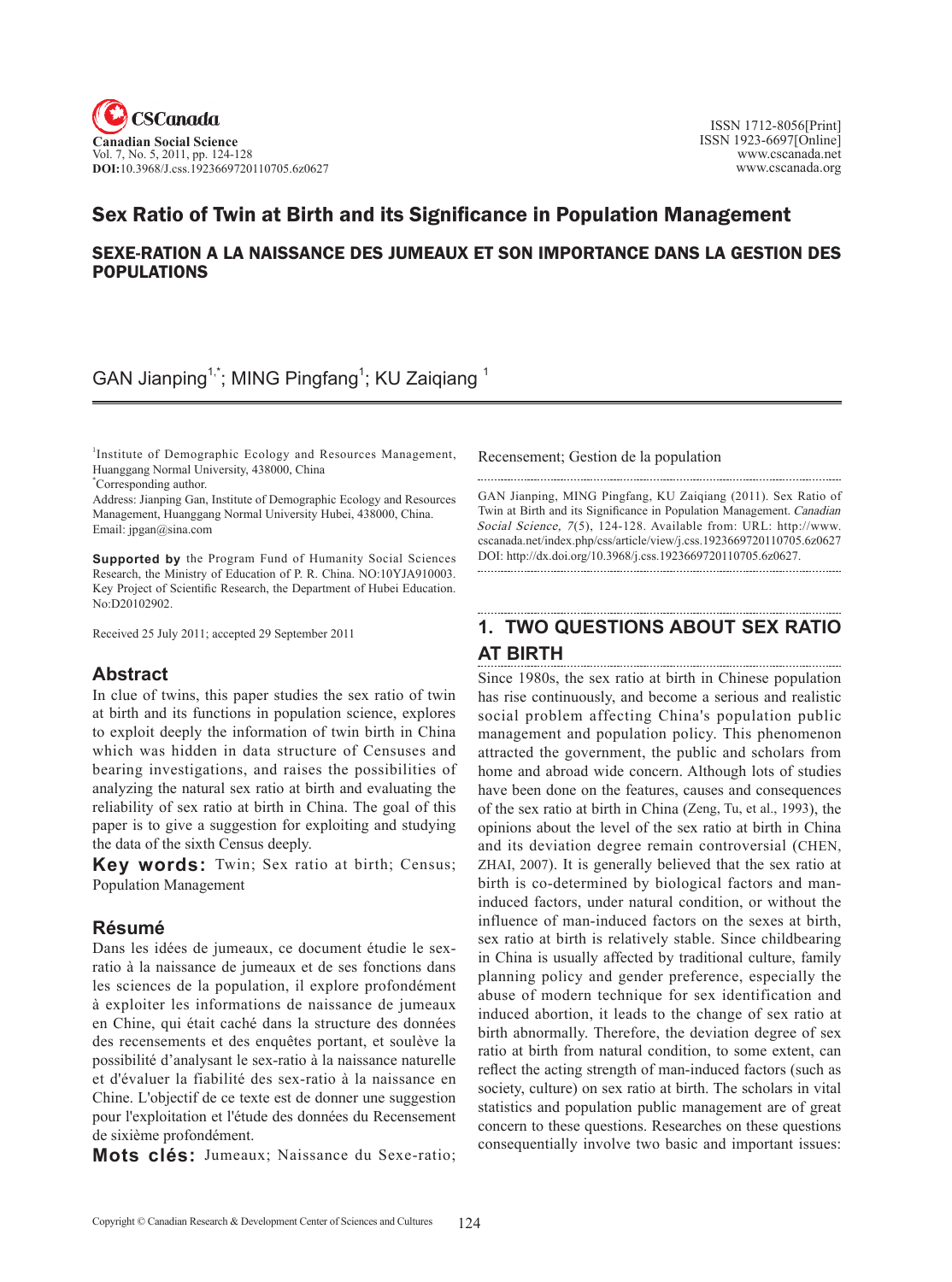the reliability of the sex ratio at birth in population and the evaluation criterion of sex ratio deviation at birth.

There are two ways of reflecting the level of sex ratio at birth in China: the statistical level and the true level. The statistical level may be got from the statistical results of censuses, sample surveys of population and bearing, etc. It is available, but not always true. The true level is the objective existing sex ratio at birth, and it is accurate, but not available. In censuses and birth surveys, respondents might be affected by traditional culture, family planning policy and gender preference, they sometimes conceal and omit birth information about a certain gender (that is usually female), which lead to the systematic errors in statistics and the false increase of sex ratio at birth. The false increase is different from the real increase of sex ratios at birth resulted from sex-selective abortion. Therefore, the statistical results may not be used directly to draw conclusions. It is necessary to analyze and test the data quality of statistical results to judge the errors, and then estimate the "relative" true level of sex ratios at birth. The main techniques of analyzing and testing the data quality of statistical results are: data structure analysis, system data consistency test, the post-enumeration survey in census. The post-enumeration survey in census is the most direct and most reliable method among them. China carried out the post-enumeration survey in each census. Data quality is the basis and key of all studies on sex ratio at birth, but it is not sufficient in the studies on data quality of sex ratio at birth in China, and even the data of the post-enumeration survey on the previous Censuses released by the Government lack of detailed survey content. In fact, the results largely limit the utilization of census data and the adjustment of data deviation. With the development of China's economy and society, the complexity and difficulty of the censuses and birth surveys increase greatly, and the evaluation and analysis of the data quality of censuses and birth surveys will become increasingly prominent and important, we should strengthen the study and innovation on the analytical techniques of demographic data quality.

The deviation of sex ratio at birth is contrast to the natural one, and the natural sex ratio at birth is the basis for judgment of deviation. The characteristics of the natural sex ratio at birth in China is always lack of research, so in the literature, the natural sex ratio at birth in China is assumed to be 107 which is used as a criterion for comparison. The reason is that, according to a large number of surveys and statistics, in the case of sufficiently large sample size, the normal range of human natural sex ratio at birth is from 102 to 107. The sex ratio at birth in China is historically high and its deviation degree from normal condition should be compared with the upper limit of the normal range (Zhao, 2007). In fact, this method lacks of scientific basis. Many studies indicate that the natural sex ratios at birth in different races and groups are different, and the range of the difference is between

102 and 107, which is the result of race and group adaptive evolution, so their natural sex ratios at birth are relatively genetically stable (United Nations, 1955). But many domestic scholars mistake the differential range as the statistics fluctuation of the sex ratio at birth based on large size sample surveys, without considering that the natural sex ratios at birth in different groups are different. Each group has a characteristic expectancy of natural sex ratio at birth, which is generally from 102 to 107 among all groups. For example, the expectancy in Caucasian is 106 (James, 1987). Wu Cangping (Wu, 1988) and Jiang Zhenghua (JIANG, 1994) thought that the high sex ratio at birth in China has consistency in history, and its natural sex ratio at birth may have its particularity, and its expectancy may be higher than 107, up to 108 or so.

Expectancy of natural sex ratio at birth is demographic biological characteristics, it can provide an ideal control system for the analysis and evaluation of sex ratio deviation at birth, therefore it has significance in demography and population public management. Because the previous sex ratio at birth in China was not serious enough to become social problems, the studies for the natural sex ratio at birth in Chinese population was ignored. In addition, China lacks of systematic and historic vital registration, maternal bearings in hospital were not random, so it was difficult to obtain complete and systematic sex data at birth suitable for scientific research. In actual surveys, the sex registrations at birth were affected by man-induced factors in different degrees because of traditional cultures, family planning policy, gender preference and selective abortion, the results of surveys could not really reflect the natural status. Therefore a new breakthrough in technology and methodology is expected to use for studying the natural sex ratio at birth in China.

#### **2. Epidemiological research on twins**

It is a new attempt that the natural sex ratio at birth in China and its functions in the population public management are studied in the view angle of twins. As many features of twins are appropriate for the research in this field, especially in the realistic situation, to study the sex ratio at birth in China by twins has an important significance. The reasons are as follows: at first, twins belong to sporadic population, the twin birthrate in China is about 0.8%, and sex ratio of twins at birth can be regarded as a random sample of overall sex ratio at birth. Secondly, in Chinese thought about giving birth, twin birth is often regarded as a more important birth event, and the registration quality of twin birth is much higher than that of singleton birth in censuses and surveys. Thirdly, due to the features of twin pregnancy, man-induced abortion for twin will be great harmful to the pregnant women, the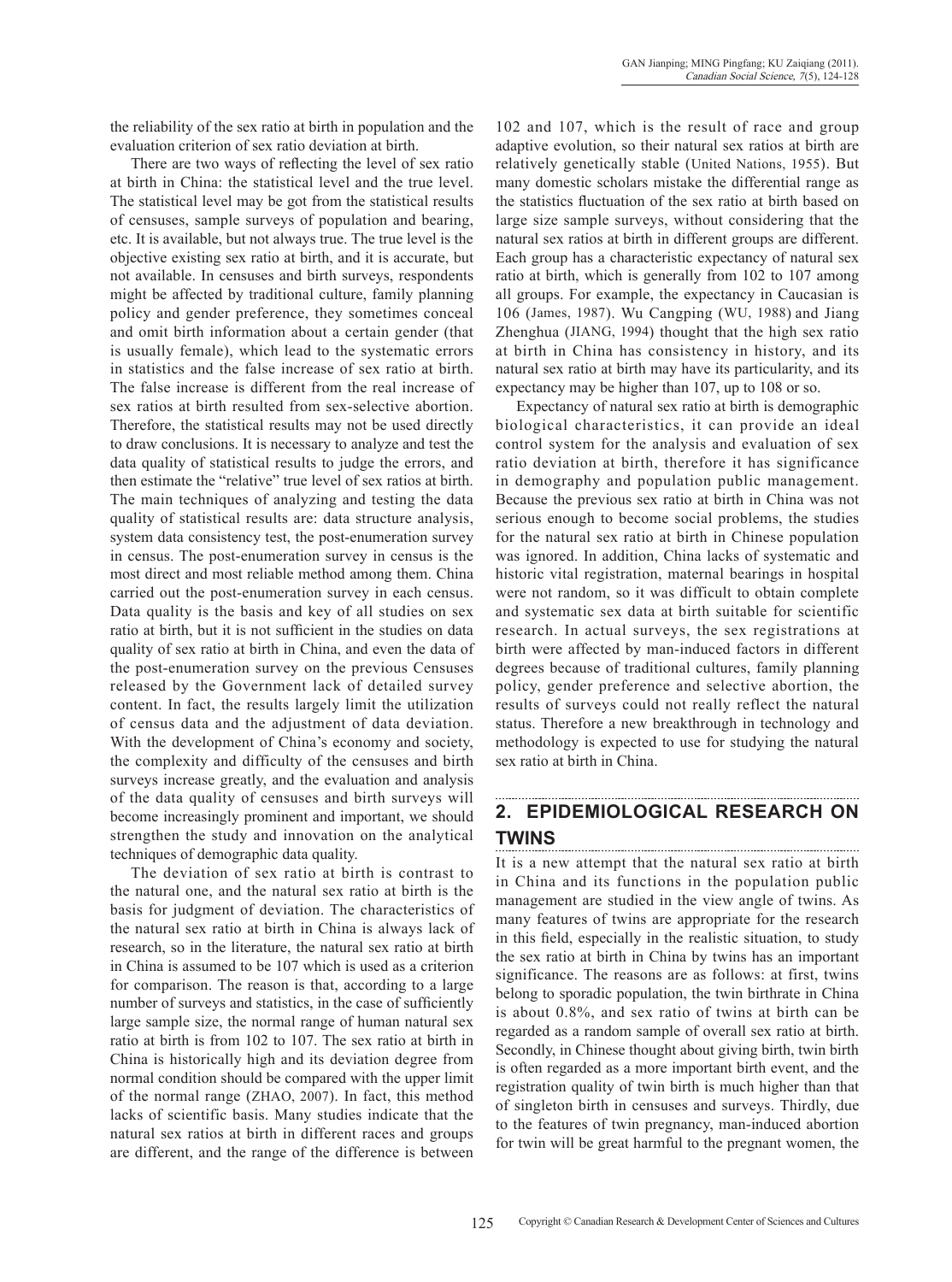possibility of selective man-induced abortions is much smaller. Therefore, the twin sex ratio at birth is much closer to natural status, which can provide an ideal control system for analyzing the abnormalities of the sex ratio at birth in China.

It has been generally interested in twins. Since Galton, there have been large amounts of researches on twins, but most twin-related studies concentrated on human physical characteristics, physiological development, behavioral psychology and complex diseases and so on. However, the researches on the epidemiological and demographic characteristics of twins were very few and even unbalanced. After 1980s, twin-related researches increased gradually, some detailed researches have been done in industrialized countries such as in Europe, the United States, especially in Northern Europe (Pison, Couvert, 2004). In Asia, Japan, South Korea and Taiwan, the epidemiological features of twins were tracked (Imaizumi, Nonaka, 1997). The studies on twin epidemiology in Chinese population have not reported until recent years. It showed that human twin birth rate is low, but a big difference among races and groups. The twin birth rate in Negroid is highest for 1.5~5%, lower in Caucasus for 0.9~1.3%, lowest in Mongolia for 0.6~0.8%. For the last century, the continuous and significant changes in twin birth rate occurred in some industrialized countries. Especially in the last 30 years the twin birth rate increased reversely, it makes scholars in demography, healthcare, and reproductive medicine pay more attention to this trend.

The studies on Chinese twin epidemiology began in 1920s, after that, there was little relevant literature about it. Based on author's recent consulting, up to October in 2010, the literature with keywords 'Twinning Rates in Chinese Population' or similar words were no more than 50. Except for the author, almost scholars got twin samples from the productive records in hospital or school surveys, and they only got a small amount of twin samples in these methods. In addition, their results differed from each other, for example, the twin birth rate varied from 0.19% to 1.55% (Gan, Liu, 2000). In recent years, the author utilized the demographic data and methods to analysis the relationship between twin birth rates and demographic factors in China (such as maternal age, geographic distribution, differences between urban and rural areas) (Gan, Zheng, 2002; Gan, Wu, et al., 2007), which provided a new idea for studying epidemiological and demographic characteristics of twins.

The key to study epidemiological characteristics of twins is to obtain sufficient samples of twins. There are 3 ways to obtain twin samples: (1) the birth records in hospital or population surveys; (2) the establishment of twin database; (3) national vital registration systems, censuses, national sampling surveys for population and reproduction and so on. Although many countries, such as North Europe, UK, USA, Australia, Italy, the Netherlands etc, have established their twin databases. For example, Sweden set up the world's largest twin sample database, where had nearly 140,000 pairs of twins (GAN, WU, et al., 2007). Since 2001, China has established National Twin Registry System based on the populations of northern and southern areas and urban and rural areas. The former two ways have obvious limitations in studies on the epidemiological and demographic characteristics of twins. The sources of twin samples from the third way are the most suitable methods to study the demography of twins. Since each country has its national condition, some countries have their different ways to obtain twin samples. In Europe, especially the Northern countries, the comprehensive vital registration systems have been established early; which become the important sources of twins. The earliest countries obtaining twin information from national vital registration system were Sweden (started in the mid 18th century), Finland, Denmark and France (starting in the mid 19th century. Li, Gao, Lv, et al. 2006). The United States released the National Vital Statistics Report and its analysis reports every year, which contained specific information of twin births (Martin, Hamilton, Sutton, Ventura, 2006). In Korea, since 1981, it also released the birth statistics report including twin information. It should be noted that although the phenomenon of sex preference existed in Korea and it had a high sex birth rate, the twin sex ratio at birth was normal. According to the data released by the National Statistical Office of Korea,among 2000 and 2002, the sex ratio at birth was 110, while the twin sex ratio at birth in the same period was only 103.

China has the most population in the world, it has to devote large amount of work force and financial supports to carry out nationwide census and fertility sampling survey at a regular interval. The purposes of census and survey are to accurately comprehend the current situation and their changing trends of China's population and fertility, in order to offer the foundation for government making policies of population and fertility and plans of economic and social development. As no sufficient attention was paid to the functions of twins, special investigation items about twin birth have not been set in the design scheme of censuses and surveys yet, and the twin birth information has rarely been launched. However, the twin birth information was contained in the design scheme and the data structure of censuses and surveys, and it could be extracted from them by proper techniques. The data of the twins born in 1989 in China was developed from the Chinese Fourth Census, which was the only national twin report in China, while the data of several other censuses and fertility sampling surveys have not been processed with this method. Regretfully, the twin birth data from the Fourth Census were current investigation data, and the content was relatively simple, there were only 2 statistical tables, no other more details were given, which limited scholars to further utilize and study the twin information.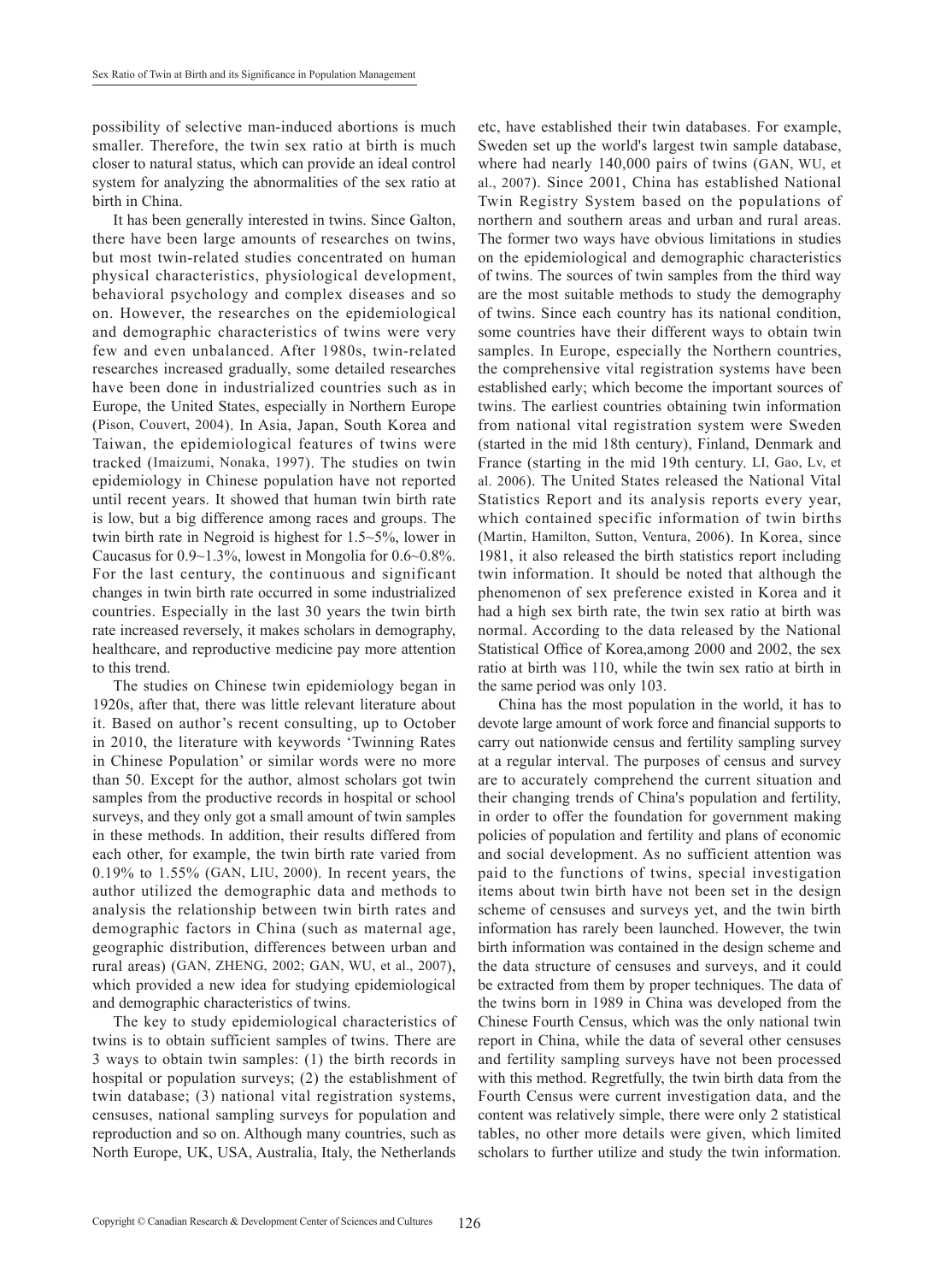Except for the author, almost no one has ever developed the twin information. Nevertheless, the author found that the depth development of the twin information from the original database of census and survey had not only significance but also great potential value.

# **3. D e v e l opment o f twin resources and its function in population management**

The Censuses and the sampling surveys for population and fertility, the latter were conducted by National Population and Family Planning Commission of China (NPFPCC), are two main sources of large scale of demographic data in China. The original data from the Censuses and the sampling surveys for population and fertility stored up rich information of twin births. As the original databases of the Censuses have been sealed, only 1% of the sampling databases of the third, forth and fifth Censuses are available. Meanwhile the databases of population and fertility surveys conducted by NPFPCC are also available, there have been six surveys, including the national population and fertility sampling survey in 1982, the national birth control sampling survey in 1988, the national information system sampling survey for family planning management in 1992, the national population and reproductive health survey in 1997, the national family planning and reproductive health survey in 2001, and the national population and family planning sampling survey in 2006,. But the sizes of the samples varied from dozens of thousand to over 2 million.

Population and fertility sampling survey belongs to a kind of retrospective investigation, it records all historical bearing information of the investigated woman. The results about twins can represent the historical status of twin production, which can be used to study the dynamic changes of twin demographic characteristics. The Census belongs to a current survey, and it records women's bearing status a year or year and a half before the registration, which can reflect the demographic characteristics of twins birth in time profile. Two types of information can be used for different purposes, and their results are complementary.

In order to exploit the information of twins from the databases of national fertility sampling surveys and 1% sampling databases of the third, fourth, and fifth censuses, we need to analyze the questionnaire design bills and the database structure of the censuses and surveys. The hidden information of twins will be disclosed from the time records of maternity productions. So we can obtain more information about the demographic characteristics of twins from women who gave birth to twins.

The reliability of data quality of twins is the foundation and condition for studying the natural sex ratio at birth in China. Only if the twin births and sex registration were affected less by man-made factors, or the sex birth of twins was near natural status, the sex ratio of twins at birth could provide an objective and reliable system of control and comparison for us to study natural sex ratio at birth in China and analyze the deviation degree of the sex ratio at birth in China.

According to biological principles of twin incidence, we can evaluate the reliability of data quality of twins. The twins are divided into two types: Monozygotic twins (MZ) and Dizygotic twins (DZ), the opposite-sex pairs of twins belong to DZ twins, the same-sex pairs of twins are MZ or DZ twins. The zygotic types of twins can be classified by means of the Weinberg difference method. Based on the biological principles, the MZ twin incidence rate is less influenced by heredity and environment factors, and it keeps steady relatively. But the DZ twin incidence rate has something to do with the maternal childbearing age and order. Therefore, by analyzing the sex composition of twins and the levels and features of twin incidence rates in the perspective of biological principles, we can evaluate the reliability of data quality of twins in China.

The main contents of studying the demographic characteristics of sex ratio of twins at birth include followings: analyzing its geographical distribution and its differential features between urban and rural areas, and its relationship with maternal childbearing age, birth order, and maternal educated level, as well as the comparison of the demography characteristics of the sex ratio of twins at birth at different periods and in different countries, so as to reveal systematically the nature and features of the sex ratio of twins at birth in China

Sex ratio of twins at birth has the important functions in demography and population management theory. By the research of sex ratio of twins at birth, we can study the natural sex ratio at birth in Chinese population, analyze the data quality of the sex ratio at birth in China, and evaluate the deviation degree of the sex ratio at birth in China. Twin information can even be used to evaluate the data quality of population and fertility in the censuses and sampling surveys, because twin information was extracted from the Censuses and surveys, the sample source of twins can be regarded as re-sampling from samples of the censuses and surveys, twin data are not only a part of the internal data structures of the censuses and surveys but also have the partial functions of the post-enumeration surveys in the censuses. This can be used for the inspection of data quality in censuses. In addition, twin birth rate is related to the demographic information of female fertility, and the epidemiological features of twin incidence abide by biological principle strongly, especially the birth rates of MZ twins keep quite stable, so by analyzing the features of birth rates of MZ twins, we can evaluate the data quality of population and fertility in the censuses and surveys. On the other hand, the change of twin birth rate is mainly determined by the birth rate of DZ twins, and DZ twin incidence